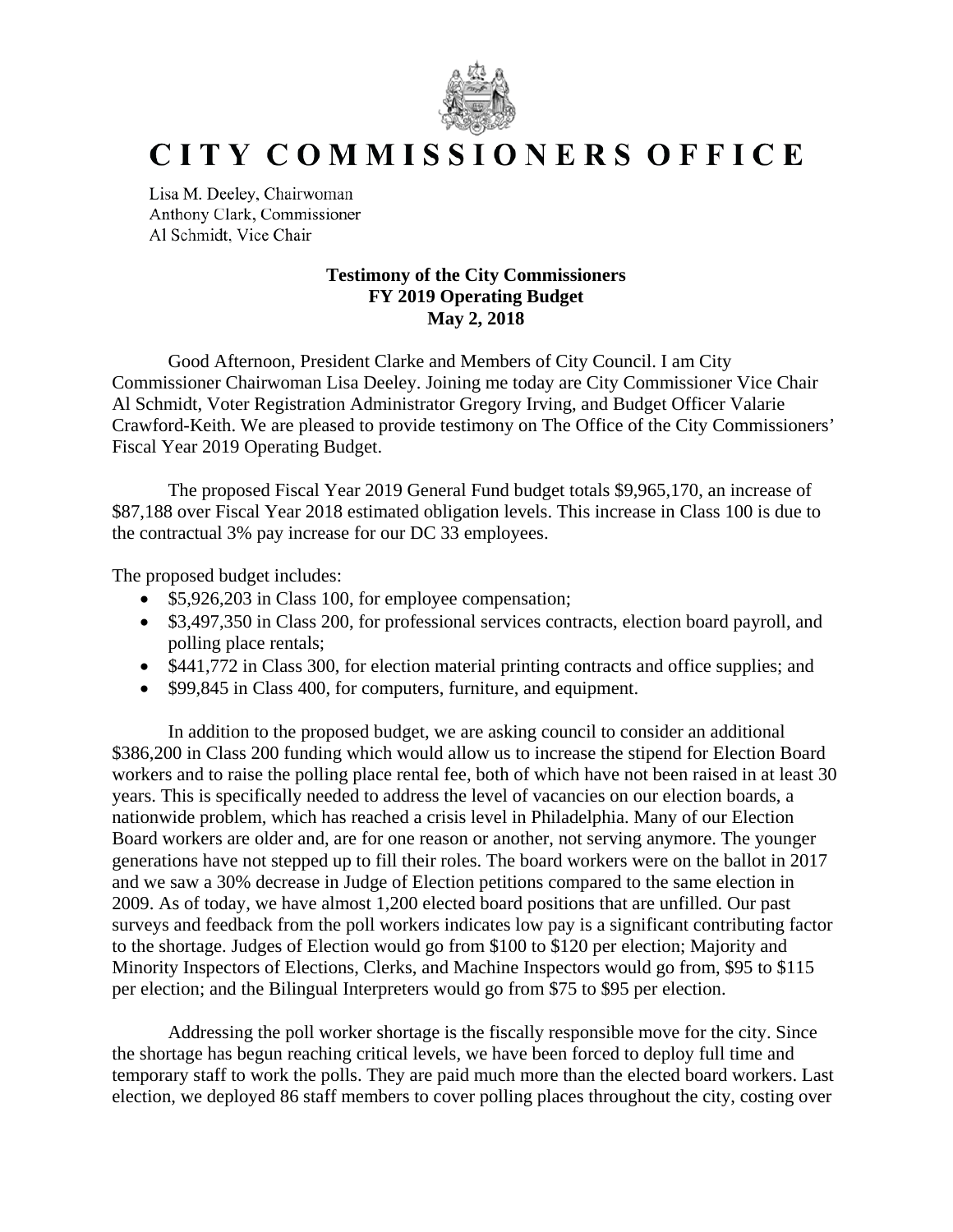\$16,000 in regular and overtime pay. These employees were paid an average of \$191.68 for the day, or \$71.68 more than a Judge of Election would make under our proposed increase. We only had enough staff to deploy just two employees to the most critical locations, if we had the available staff, the cost would exceed \$450,000 to fill all the vacancies in this manner.

Our employee demographics as of December 2017 are: 64 male, 37 female, 51 white, 44 African American, 4 Hispanic, 1 Asian, and 1 Other. The demographics of our recent hires are: 5 African American, and 5 White. Our department's OEO goal for M/W/DBE contracts is 32%. Our department's current level is 42%.

During Fiscal Year 2018, the Office of the City Commissioners oversaw the 2017 General Election and will oversee the 2018 Primary Election, which is coming up on May 15th. The 210,838 voters who cast ballots in the 2017 General Election represents a 78% increase in voter turnout from the comparable election cycle four years prior.

Efforts to modernize the department, increase efficiencies, and ensure that the election process is open to everyone will continue to be at the forefront of the commissioners' efforts for FY19. Modernization efforts include for the first time, beginning in FY18, the city commissioners made nomination petitions for committeeperson available to be downloaded and completed electronically. This is a significant step, not only for the efficiency of the department in processing nomination petitions, but also for making the nomination process more accessible. We saw 16.25% of candidates generate their petitions online. We are also working with OIT on a system to allow campaigns and candidates to electronically file campaign finance forms with the County Board of Elections. This will cut down on staff time scanning reports to the website, storage space for paper reports, and allow for a searchable database of electronic reports. Additionally, we are working with the Board of Ethics to enable campaigns and candidates to submit electronic campaign finance reports to both locations simultaneously, cutting down on the current dual reporting that is burdensome to candidates and creates confusion. Our goal is to have this in place in time for next year's Primary Election reporting periods.

In FY18, the department fully implemented its Language Access Plan. Language identification cards have been posted in public-facing offices, supplemental posters and language guides have been distributed to polling places for use on Election Day, staff interpreters have been trained, and the department utilized Language Line for year-round telephonic interpretation services. In FY18, for the first time, all department staff were trained on language access procedures and new public guides were produced in various languages. Also in the second half of FY18, the department designated a Chief Integrity Officer who is tasked with making sure that the department operates with fairness, transparency, and accountability.

The commissioners instituted an aggressive outreach program in FY18. The commissioners and staff attended events throughout the city and held information sessions to provide voters with pertinent information, register voters, and distribute absentee ballot applications. Last month, we augmented our social media footprint when we launched @phillyvotes, our department's own Twitter page. While many people complain about the participation rate of millennial voters, we are making efforts to reach out and communicate with them where they seek news and information. As anyone who follows our Facebook and Twitter